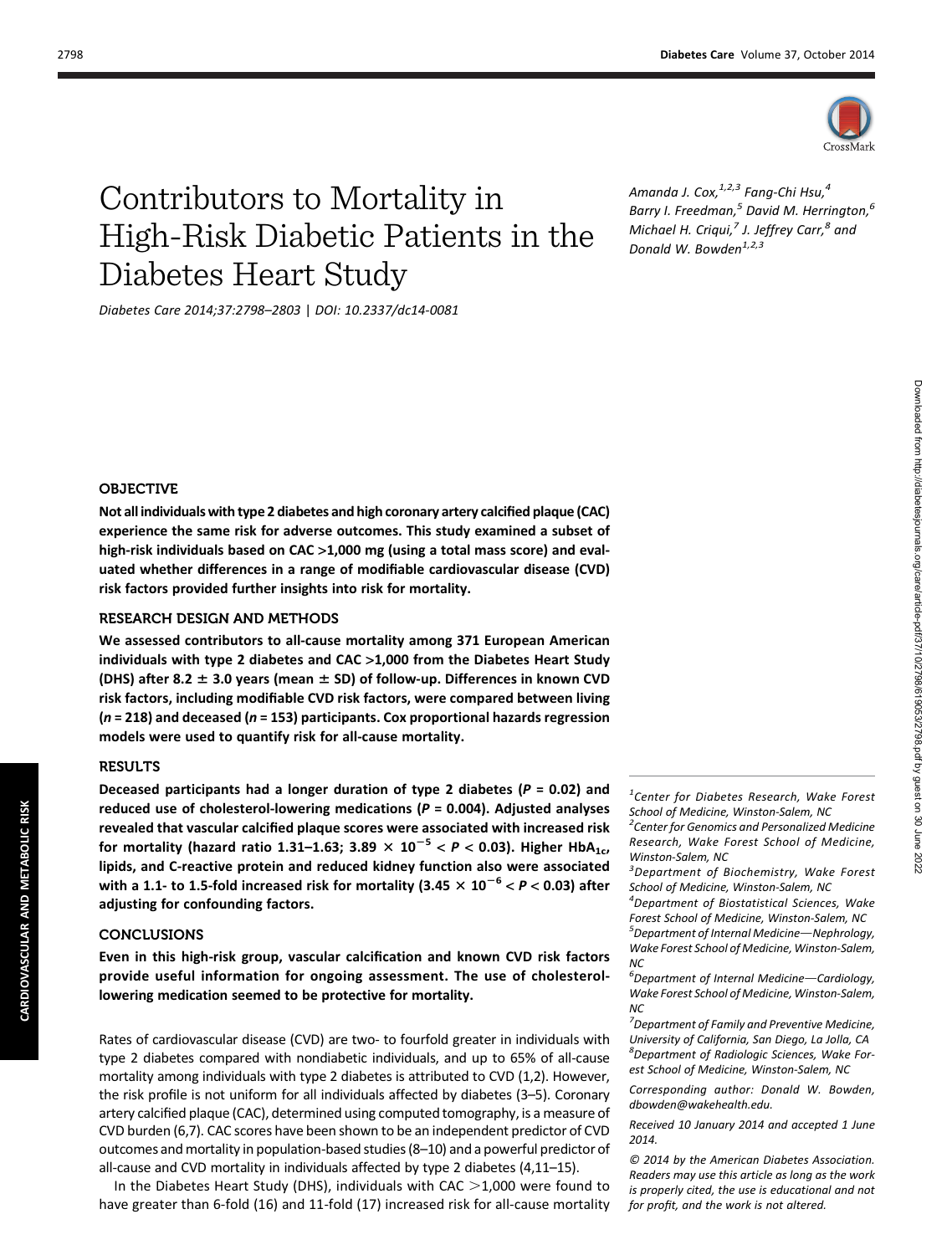and CVD mortality, respectively, after 7 years of follow-up. With this high risk for adverse outcomes, it is noteworthy that .50% of the DHS sample with CAC  $>$ 1,000 have lived with this CVD burden for (now) an average of over 12 years. This suggests that outcomes vary in the type 2 diabetic patient population, even among individuals with the highest risk. This study examined the subset of DHS participants with CAC  $>$ 1,000 and evaluated whether differences in a range of clinical factors and measurements, including modifiable CVD risk factors, provided further insights into risk for mortality.

# RESEARCH DESIGN AND METHODS

### Study Design and Sample

The study design, including ascertainment and recruitment procedures for the DHS, has been previously described in detail (18,19). This investigation focused on 371 high-risk participants (from 260 families) from a total of 1,220 individuals who completed the baseline examination. Participants selfidentified as European American and had type 2 diabetes and baseline CAC  $>$ 1,000 at enrollment in the DHS cohort. Type 2 diabetes was clinically defined as diabetes developing after the age of 35 years and treated initially with diet and exercise and/or oral antihyperglycemic medications. Individuals reporting treatment with insulin alone for more than the first year following diagnosis were excluded from the study. Diagnoses were confirmed by baseline measurement of fasting blood glucose and glycosylated hemoglobin (HbA<sub>1c</sub>).

Study protocols were approved by the institutional review board at Wake Forest School of Medicine, and all participants provided written informed consent. Participant examinations were conducted in the General Clinical Research Center of the Wake Forest Baptist Medical Center and included anthropometric measures, resting blood pressure, electrocardiography, and fasting blood sampling for laboratory analyses including fasting glucose,  $HbA_{1c}$ , lipids, C-reactive protein (CRP), serum albumin, and creatinine concentrations. Estimated glomerular filtration rate (eGFR) was calculated using the fourvariable Modification of Diet in Renal Disease equation (20). A spot urine collection was obtained to determine urine albumin-to-creatinine ratio (UACR). The

examinations included interviews to record medical history, health behaviors, and medication use. Participants were encouraged to bring prescribed medications to the study visit for accurate recording. For the purposes of this analysis, oral hypoglycemic medications included those from the biguanide, thiazolidinedione, sulfonylurea, and meglitinide classes. Cholesterol-lowering medications included statins, fibric acid derivatives, bile acid sequestrants, and niacin.

Subclinical CVD was assessed by measuring calcified plaque in the coronary (CAC), carotid (CarCP), and abdominal aortic (AACP) vascular beds using fastgated helical computed tomography scanners; calcium scores were calculated using a previously described method (19–22) and are reported as total calcium mass (mg). To assess vascular calcification from a more global perspective, a multibed vascular calcification score was derived from the sum of the available calcified plaque scores from the three vascular beds (multibed score). To account for the differences in the absolute values between the three vascular beds, the distributions of each first were standardized and then fitted to a minimum value of zero before the sum of all three beds was obtained. Finally, carotid intima-media thickness (IMT) was measured using high-resolution B-mode ultrasonography, as described previously (23).

Prevalent CVD was determined based on individuals' self-reported history of CVD events (angina, myocardial infarction, stroke) and/or interventions (coronary angioplasty/stenting, coronary artery bypass grafting, carotid endarterectomy). Individuals were classified as hypertensive if they were prescribed antihypertensive medication or if blood pressure measurements exceeded 140 mmHg (systolic) or 90 mmHg (diastolic) and were classified as dyslipidemic based on the criteria established in the Third Report of the National Cholesterol Education Program Expert Panel on Detection, Evaluation, and Treatment of High Blood Cholesterol in Adults (24).

#### Vital Status

Vital status was determined for all participants, using the National Social Security Death Index, maintained by the U.S. Social Security Administration, to

identify any participants deceased since their last contact with the research team. For participants confirmed as deceased, length of followup was determined from the date of the initial study visit to the date of death. For all other participants, the length of follow-up was determined from the date of the initial study visit to the end of 2012.

#### Statistical Analysis

Summary statistics for key demographic and outcome measures were determined. For dichotomous/ordinal measures, these are presented as counts and percentages and for continuous measures, as mean  $\pm$  SD. To better control for heterogeneity of variance, continuous variables were transformed as appropriate to approximate normality before inclusion in statistical models. Analyses were performed using a Cox proportional hazards regression to appropriately account for time-to-event effects. Sandwich-based variance estimation was used in the Cox proportional hazards model because of the inclusion of related individuals in this study. Risk for mortality was quantified for each SD change in the predictor (continuous variables) or change in group assignment (dichotomous variables). An exploratory analysis examining differences in key demographic measures and known CVD risk factors between living and deceased groups was performed initially. Proportional hazards models then were adjusted for potential confounders: 1) age and sex (model 1) and 2) age, sex, and other relevant confounders (model 2), which included medication use relevant to specific traits (i.e.,  $HbA_{1c}$ , blood lipids, and kidney function) and, in the case of the subclinical CVD measures, other known CVD risk factors including dyslipidemia, smoking, duration of diabetes, CRP, and UACR, which have been shown previously to be independent predictors of mortality in the DHS (25,26). For these adjusted models, continuous variables were standardized for analysis of associations with outcome to compare their relative importance. Analyses were performed using SAS version 9.2 (SAS Institute Inc., Cary, NC).  $P < 0.05$  was accepted as statistically significant.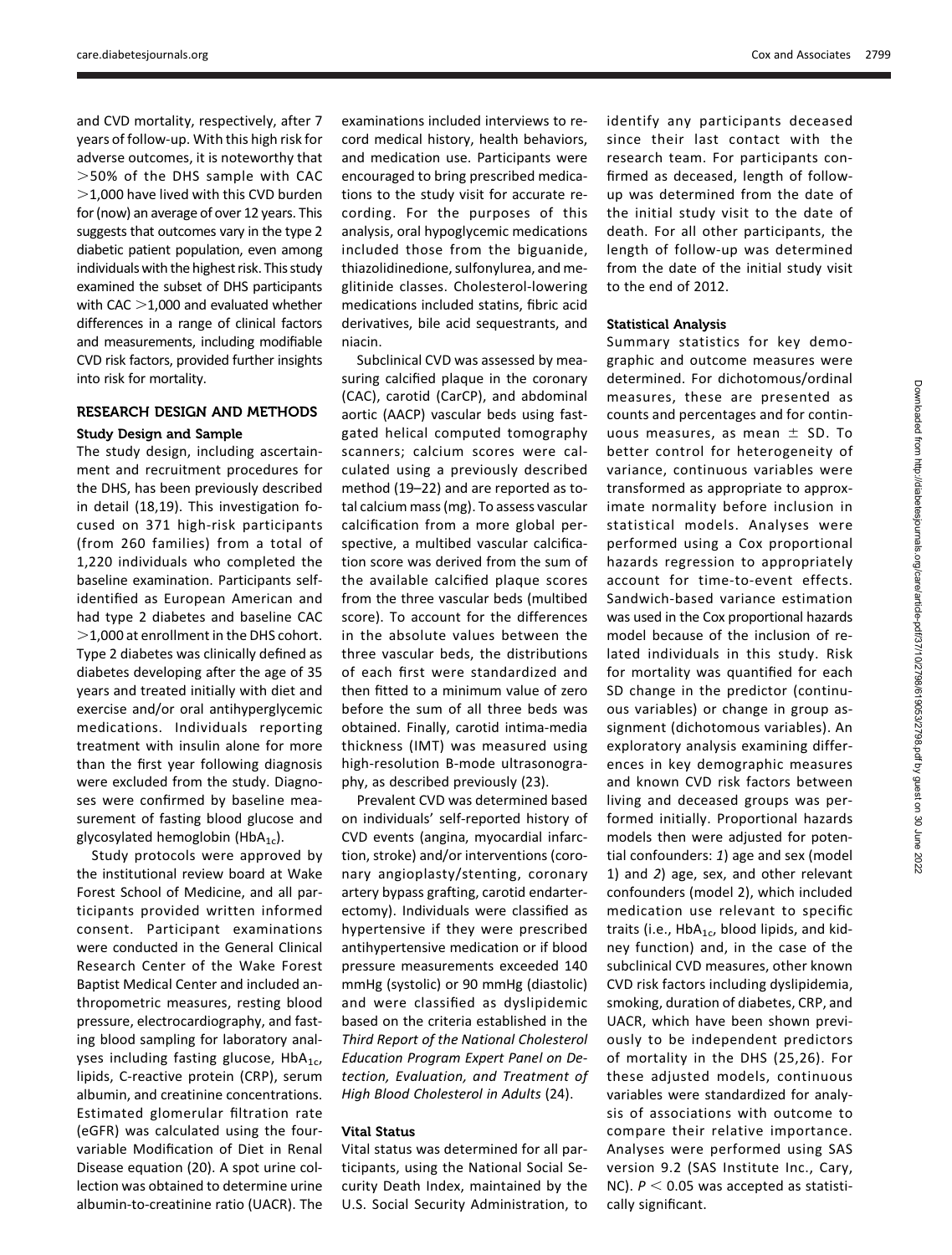### **RESULTS**

The goal of this analysis was to identify clinical and other characteristics that influence risk for all-cause mortality in high-risk (baseline CAC  $>1,000$ ) DHS participants. Prior analysis clearly defines this subgroup of the DHS cohort to be at the highest risk for adverse outcomes (16,17). As anticipated, a predominance of traditional CVD risk factors, including older age, male sex, elevated BMI, and high rates of dyslipidemia and hypertension, was evident in this high-risk subgroup (Table 1). These participants were followed for 8.2  $\pm$  3.0 years (mean  $\pm$ SD), over which time 41% died. The mortality rate seemed to be consistent over the follow-up period.

Differences between these high-risk living and deceased participants were evaluated initially using generalized estimating equations. With the exception of age, other demographic features (sex, BMI, smoking status) were not significantly different between living and deceased participants (Table 1). Prior self-reported prevalent CVD was not significantly different. In contrast, deceased participants had a tendency for longer duration of type 2 diabetes at recruitment, and significant differences in  $HbA_{1c}$ , total cholesterol, LDL cholesterol, measures of kidney function, and CRP also were noted (Table 1). Measures of hypertension and fasting glucose did not demonstrate significant differences. All

measures of subclinical CVD, including vascular calcified plaque in the three vascular beds (CAC, CarCP, and AACP) and carotid IMT, were also significantly higher in the deceased group (Table 1). Use of cholesterol-lowering medication at baseline was significantly less among the deceased participants ( $P = 0.004$ ). Other medication use did not differ between the living and deceased groups (Table 1).

Observing these simple differences in the risk factor profiles between living and deceased groups, adjusted Cox proportional hazards models were used to quantify risk for adverse outcomes after accounting for relevant confounding factors. Among this group with a high

Table 1—Comparison of demographic and laboratory measures between living and deceased DHS participants with type 2 diabetes and CAC scores  $>1,000$  (n = 371)

|                                  |                     | Patients            |                        |                     |                       |
|----------------------------------|---------------------|---------------------|------------------------|---------------------|-----------------------|
|                                  | All $(n = 371)$     | Living $(n = 218)$  | Deceased ( $n = 153$ ) | HR (95% CI)         | $P$ value*            |
| Demographic information          |                     |                     |                        |                     |                       |
| Age (years)                      | $65.5 \pm 8.2$      | 63.7 $\pm$ 7.6      | $68.2 \pm 8.2$         | $1.06(1.04 - 1.09)$ | $1.72 \times 10^{-7}$ |
| Male sex (%)                     | 70.1                | 70.6                | 69.3                   | $1.08(0.74 - 1.56)$ | 0.70                  |
| BMI ( $\text{kg/m}^2$ )          | $32.0 \pm 6.3$      | $32.3 \pm 5.8$      | $31.5 \pm 6.9$         | $0.73(0.50 - 1.07)$ | 0.11                  |
| Current smoking (%)              | 14.6                | 12.4                | 17.6                   | $1.38(0.85 - 2.21)$ | 0.19                  |
| Pack-years (among smokers)       | $41.9 \pm 32.1$     | $39.5 \pm 31.3$     | $44.9 \pm 32.8$        | $1.00(0.99 - 1.01)$ | 0.68                  |
| Duration of diabetes (years)     | $12.6 \pm 8.0$      | $11.6 \pm 7.0$      | $13.9 \pm 9.0$         | $1.02(1.00-1.04)$   | 0.02                  |
| Self-reported prior CVD (%)      | 68.5                | 68.3                | 68.6                   | $0.94(0.64 - 1.39)$ | 0.76                  |
| Laboratory measures              |                     |                     |                        |                     |                       |
| Pulse pressure (mmHg)            | $70 \pm 17$         | $69 \pm 16$         | $71 \pm 18$            | $1.01(1.00 - 1.02)$ | 0.11                  |
| Blood pressure (mmHg)            |                     |                     |                        |                     |                       |
| Systolic                         | $141 \pm 21$        | $141 \pm 18$        | $141 \pm 24$           | $1.01(1.00-1.02)$   | 0.34                  |
| <b>Diastolic</b>                 | $71 \pm 11$         | $72 \pm 10$         | $70 \pm 12$            | $0.99(0.97 - 1.01)$ | 0.35                  |
| Glucose (mg/dL)                  | $148 \pm 56$        | $148 \pm 53$        | $147 \pm 61$           | $0.76(0.45 - 1.28)$ | 0.30                  |
| $HbA_{1c}$ (%)                   | $7.6 \pm 1.5$       | $7.4 \pm 1.3$       | $7.8 \pm 1.8$          | $1.99(0.66 - 5.97)$ | 0.22                  |
| $HbA_{1c}$ (mmol/mol)            | 59.4 $\pm$ 16.8     | $57.5 \pm 14.2$     | $62.2 \pm 19.6$        | $1.55(0.70 - 3.47)$ | 0.22                  |
| Cholesterol (mg/dL)              | $179 \pm 42$        | $174 \pm 42$        | $186 \pm 42$           | $2.24(1.09 - 4.60)$ | 0.03                  |
| LDL (mg/dL)                      | $99 \pm 32$         | $95 \pm 31$         | $105 \pm 32$           | $1.01(1.00 - 1.01)$ | 0.01                  |
| HDL (mg/dL)                      | $40 \pm 11$         | $40 \pm 10$         | $41 \pm 12$            | $1.11(0.88 - 1.41)$ | 0.37                  |
| Triglycerides (mg/dL)            | $207 \pm 135$       | $200 \pm 126$       | $278 \pm 146$          | $1.05(0.73 - 1.51)$ | 0.80                  |
| UACR $(mg/g)$                    | $143.3 \pm 413.8$   | $106.9 \pm 389.3$   | $195.8 \pm 442.9$      | $1.24(1.12 - 1.37)$ | $3.89 \times 10^{-5}$ |
| eGFR                             | $65.5 \pm 19.3$     | $67.8 \pm 17.3$     | $62.1 \pm 21.4$        | 4.78 (2.38-9.62)    | $1.18 \times 10^{-5}$ |
| CRP (mg/L)                       | $5.7 \pm 10.2$      | $4.5 \pm 8.1$       | $7.5 \pm 12.6$         | $2.14(1.33 - 3.43)$ | 0.002                 |
| Subclinical CVD                  |                     |                     |                        |                     |                       |
| CAC                              | $4,489 \pm 4,204$   | $4,088 \pm 4,421$   | $5,051 \pm 3,816$      | $1.44(1.14 - 1.81)$ | 0.002                 |
| CarCP                            | $657 \pm 913$       | $506 \pm 790$       | $871 \pm 1,028$        | $1.29(1.17 - 1.42)$ | $2.79 \times 10^{-7}$ |
| <b>AACP</b>                      | $22,457 \pm 19,458$ | $19,410 \pm 18,410$ | $28,101 \pm 20,171$    | $1.01(1.00 - 1.01)$ | $4.82 \times 10^{-6}$ |
| Derived multibed score           | $3.89 \pm 3.03$     | $3.34 \pm 2.93$     | $4.91 \pm 2.98$        | $2.31(1.67 - 3.19)$ | $3.43 \times 10^{-7}$ |
| Carotid IMT                      | $0.726 \pm 0.151$   | $0.704 \pm 0.146$   | $0.757 \pm 0.154$      | $1.30(1.12 - 1.51)$ | 0.0008                |
| Medication use <sup>+</sup> (%)  |                     |                     |                        |                     |                       |
| Cholesterol-lowering drug        | 60.6                | 67.9                | 50.3                   | $1.68(1.19 - 2.39)$ | 0.004                 |
| Antihypertensive                 | 84.9                | 84.9                | 85.0                   | $1.05(0.65 - 1.68)$ | 0.85                  |
| ACE/angiotensin receptor blocker | 67.1                | 69.2                | 64.1                   | $1.31(0.92 - 1.87)$ | 0.14                  |
| Insulin                          | 34.5                | 33.5                | 35.9                   | $0.90(0.62 - 1.30)$ | 0.57                  |
| Oral hypoglycemics               | 79.2                | 79.8                | 78.4                   | $0.98(0.64 - 1.50)$ | 0.92                  |

Data are mean ± SD unless otherwise indicated. Hazard ratios (HRs) are for an SD change in the predictor (continuous variables) or change in group assignment (dichotomous variables). \*P values for difference between living and deceased groups were assessed using Cox proportional hazards models with sandwich-based variance estimation and appropriately transformed continuous variables. †Medication use HRs are presented to reflect risk for mortality among those individuals not using the designated medication classes.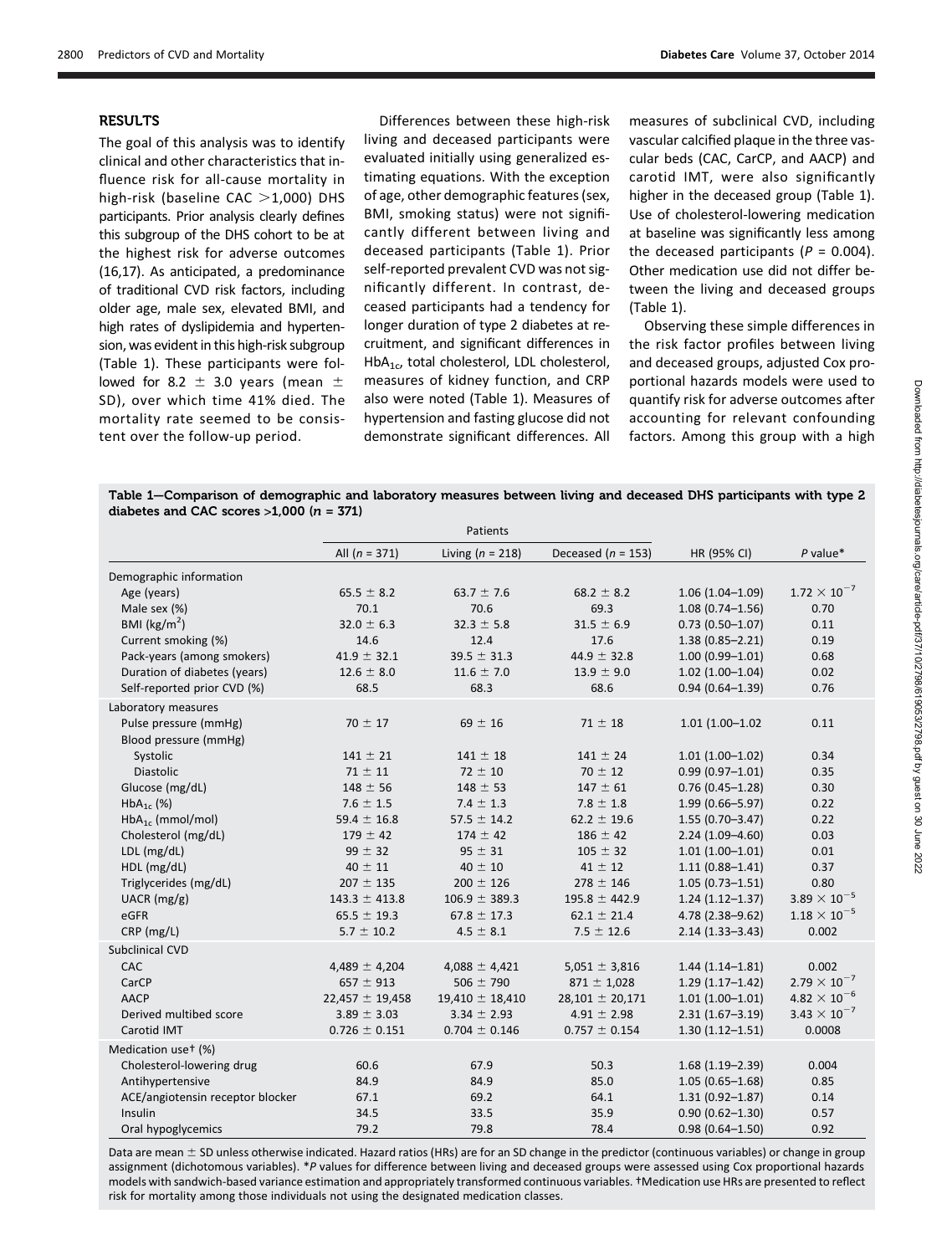burden of CAC, a number of indices continued to significantly predict outcome following adjustment for other CVD risk factors (including age, sex, and medication use) (Table 2). Higher cholesterol and LDL concentrations were associated with an increased risk ( $\sim$ 1.3-fold) for mortality (Table 2). Slightly larger increases in risk for mortality were observed with changes in kidney function (1.3- to 1.4-fold) and elevated CRP  $(-1.4-fold)$  (Table 2). Among the measures of subclinical CVD, the derived multibed score was associated with an approximate 1.4-fold increase in risk for mortality and carotid IMT was associated with the smallest increase in risk ( $\sim$ 1.15-fold) (Table 2). Last, use of cholesterol-lowering medication was less common among the deceased participants; those reporting no use of cholesterol-lowering medication at baseline were at a 1.4-fold increased risk of mortality (Table 2). Results were essentially unchanged following additional adjustments for relevant medication use (i.e., relevant to measures of blood lipids and kidney function) and, in the case of the subclinical CVD measures, other known CVD risk factors (Table 2).

# CONCLUSIONS

This study, which focused on individuals affected by type 2 diabetes with high CAC scores, examined the association of CVD risk factors with adverse

outcomes. In our prior work we showed that type 2 diabetes–affected individuals with CAC  $>$  1,000 have a substantially increased risk of mortality compared with other type 2 diabetes–affected individuals with lower CAC scores (16,17). Other investigators also documented high risk for adverse outcomes with very high CAC scores (9,12–14,27). Thus, in a class of patients-all of whom are presumed to be at high risk-there are individuals at even greater risk. Importantly, these results confirm that, even among this high-risk group, heterogeneity in known CVD risk factors and associations with adverse outcomes are still observed and support their ongoing consideration as useful tools for individual risk assessment. Finally, the data presented here suggest that use of cholesterol-lowering medication was strongly associated with protection, supporting the known beneficial effects of cholesterol management on CVD risk (28,29).

Some of the observed differences between living and deceased individuals with CAC  $>$ 1,000 in the DHS are not surprising given that we previously reported the relationships of both CRP (26) and measures of kidney function and albuminuria (25) with mortality in the entire DHS cohort. Also of note was the fact that, despite the considerable burden of subclinical disease in these individuals (as measured by CAC), measures of vascular calcification remained predictive of outcome. Interestingly, the derived multibed score showed a particularly strong association with mortality, suggesting that consideration of vascular calcification as a more global phenomenon may more fully reflect the extent of subclinical disease and attendant risk. That measures of calcified plaque remained predictive of outcome even when selecting individuals from the extreme of the distribution provides further evidence supporting the relationships between these measures of subclinical CVD and adverse outcome in individuals with type 2 diabetes.

While other medication classes failed to differ between living and deceased participants, the use of cholesterollowering drugs was significantly lower in deceased individuals and cholesterol and LDL were significantly higher. This observation supports the importance of widespread prescription of cholesterollowering medications among individuals with type 2 diabetes and existing high CVD risk. Interestingly, despite recent evidence supporting improved outcome with statin use in type 2 diabetes–affected individuals (30), rates of reported use of cholesterol-lowering medications from other large cohort studies include the Multi-Ethnic Study of Atherosclerosis (use in 20–30% of type 2 diabetes–affected participants)

Table 2—Association between key demographic characteristics and known CVD risk factors and outcome among DHS participants with CAC >1,000

|                                                                      | Model 1*                                                                                                        |                                          | Model 2 <sup>+</sup>                                                                                            |                                                                                  |                                                                   |  |
|----------------------------------------------------------------------|-----------------------------------------------------------------------------------------------------------------|------------------------------------------|-----------------------------------------------------------------------------------------------------------------|----------------------------------------------------------------------------------|-------------------------------------------------------------------|--|
| Characteristics                                                      | HR (95% CI)                                                                                                     | P value                                  | HR (95% CI)                                                                                                     | $P$ value                                                                        | <b>Additional confounders</b>                                     |  |
| Duration of diabetes (years)#                                        | $1.18(1.01 - 1.39)$                                                                                             | 0.04                                     |                                                                                                                 |                                                                                  |                                                                   |  |
| $HbA_{1c}$ (%)                                                       | $1.36(1.16 - 1.60)$                                                                                             | 0.0002                                   | $1.36(1.15 - 1.61)$                                                                                             | 0.0004                                                                           | Insulin, oral hypoglycemic medications                            |  |
| Cholesterol (mg/dL)                                                  | $1.30(1.10-1.55)$                                                                                               | 0.0009                                   | $1.27(1.07-1.49)$                                                                                               | 0.006                                                                            | Cholesterol-lowering medication                                   |  |
| LDL (mg/dL)                                                          | $1.26(1.08 - 1.46)$                                                                                             | 0.003                                    | $1.21(1.02 - 1.44)$                                                                                             | 0.03                                                                             | Cholesterol-lowering medication                                   |  |
| UACR $(mg/g)$                                                        | $1.36(1.17 - 1.58)$                                                                                             | $6.39 \times 10^{-5}$                    | $1.37(1.17 - 1.60)$                                                                                             | $9.22 \times 10^{-5}$                                                            | <b>ACE/ARB</b> medications                                        |  |
| eGFR                                                                 | $1.35(1.11 - 1.64)$                                                                                             | 0.003                                    | $1.35(1.11 - 1.64)$                                                                                             | 0.003                                                                            | <b>ACE/ARB</b> medications                                        |  |
| $CRP$ (mg/L)                                                         | $1.44(1.21 - 1.70)$                                                                                             | $2.75 \times 10^{-5}$                    | $1.44(1.21 - 1.70)$                                                                                             | $3.45\times10^{-6}$                                                              | <b>BMI</b>                                                        |  |
| <b>CAC</b><br>CarCP<br>AACP<br>Carotid IMT<br>Derived multibed score | $1.23(1.05 - 1.45)$<br>$1.38(1.16 - 1.64)$<br>$1.21(0.99 - 1.48)$<br>$1.15(0.98 - 1.34)$<br>$1.39(1.15 - 1.69)$ | 0.01<br>0.0002<br>0.06<br>0.09<br>0.0008 | $1.29(1.08 - 1.55)$<br>$1.63(1.29 - 2.06)$<br>$1.31(1.03 - 1.67)$<br>$1.07(0.90 - 1.26)$<br>$1.55(1.25 - 1.93)$ | 0.006<br>$3.89 \times 10^{-5}$<br>0.03<br>0.44<br>8.02 $\times$ 10 <sup>-5</sup> | Duration of diabetes, current smoking,<br>dyslipidemia, CRP, UACR |  |
| No cholesterol-lowering<br>medication                                | $1.44(1.05 - 1.96)$                                                                                             | 0.02                                     |                                                                                                                 |                                                                                  |                                                                   |  |

Hazard ratios (HRs) are for an SD change in the predictor (continuous variables) or change in group assignment (dichotomous variables). \*Model 1 was adjusted for age and sex; all continuous variables were standardized to compare effects relative to each other. †Model 2 was adjusted for age, sex, and other relevant confounders, as appropriate. ‡Adjusted for sex only. ARB, angiotensin receptor blocker.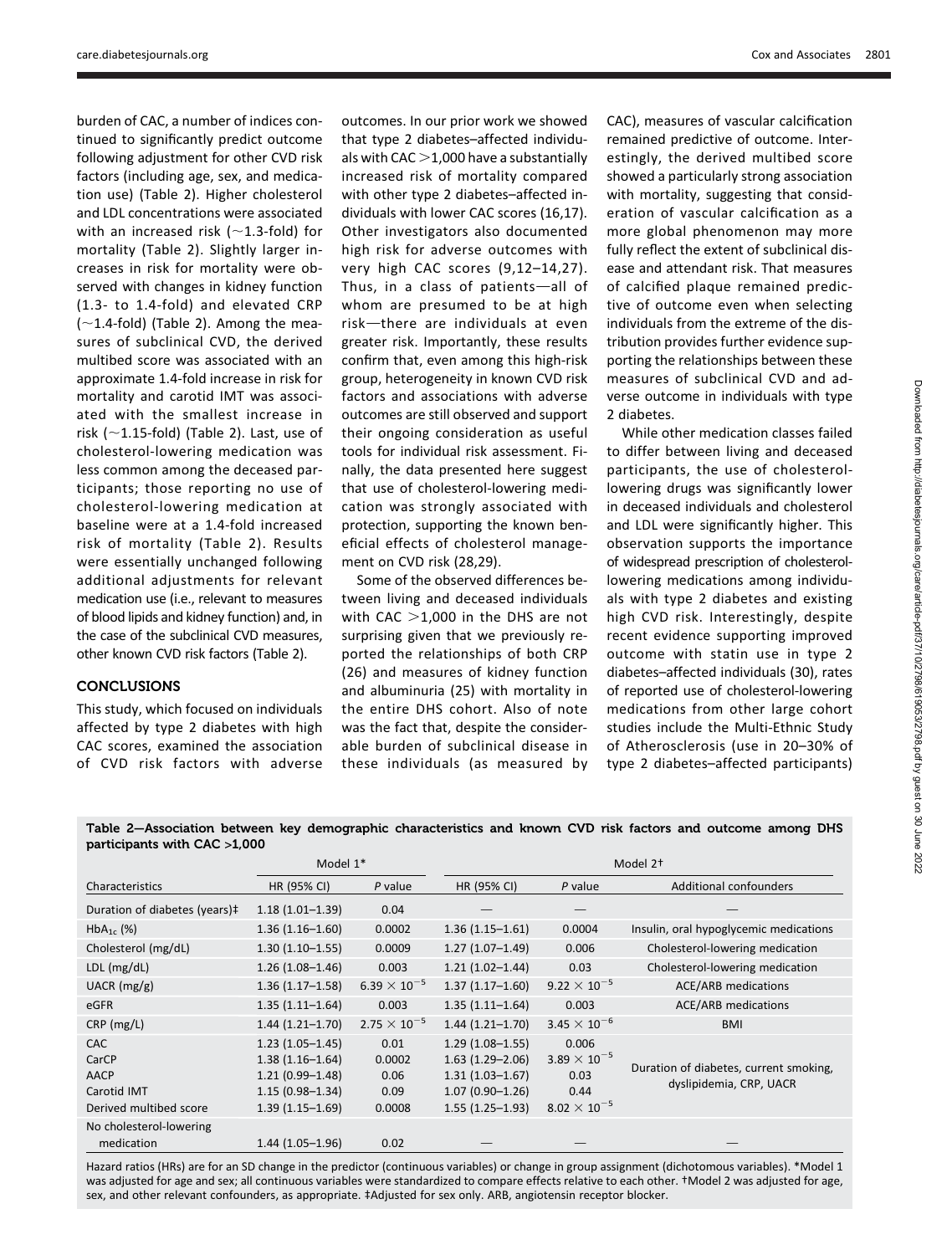(31), the Framingham Offspring Cohort (use in 25% of type 2 diabetes–affected participants) (32), and the Cardiovascular Health Study (use in 25% of type 2 diabetes–affected participants) (33). These data suggest that cholesterollowering medications may be used less than recommended and need to be more aggressively targeted as a critical modifiable risk factor. That said, the American Diabetes Association Standards of Medical Care in Diabetes have changed since recruitment to the DHS commenced, and since 2008 they have included recommendations for statin prescription to all type 2 diabetes– affected individuals, regardless of baseline LDL, in whom more than one CVD risk factor exists (34). Data pertaining to changes in medication use during the follow-up period are not available for the DHS cohort, and it remains unclear whether a reanalysis in the remaining DHS sample based on contemporary medication use would produce the same result as that described here.

Discussion of the findings from this study would be incomplete without acknowledging additional limitations. Although the relationships between risk factors and outcome in this high-risk cohort offer useful information in the context of risk assessment, causality cannot be automatically assumed, and other factors such as propensity for plaque rupture or thrombosis are highly important. Indeed, the fact that 60% of this high-risk sample is living after, on average, more than 8 years of follow-up emphasizes the need for greater insights into the seemingly episodic events that lead to death. Further, it is unclear whether similar observations will be made in other ethnic groups because the individuals included in this analysis were exclusively European American.

In conclusion, the findings described here suggest that even among individuals with type 2 diabetes and high burden of subclinical CVD, modifiable risk factors exist that could be targeted for early and continued intervention to reduce the risk of adverse outcomes. Regression of calcified plaque is not likely, and this measure is unlikely to be appropriate for assessing the effectiveness of intervention approaches. Given the multifactorial nature of CVD and the complex pathophysiological

mechanisms underpinning the disease, however, numerous multiple risk reduction strategies are necessary. Early and active intervention to try to avoid accumulation of calcified plaque to this extent is especially relevant given the high mortality in the group with  $CAC > 1,000.$ 

Acknowledgments. The authors thank the other investigators, the staff, and the participants of the DHS for their valuable contributions. Funding. D.W.B. has received National Institutes of Health grants R01-HL-67348, R01-HL-092301, and R01-NS-058700.

Duality of Interest. No potential conflicts of interest relevant to this article were reported. Author Contributions. A.J.C. collected and analyzed data and wrote the manuscript. F.-C.H. contributed to the statistical analysis and reviewed and edited the manuscript. B.I.F. and J.J.C. initially designed the Diabetes Heart Study, ascertained and clinically evaluated patients, and reviewed and edited the manuscript. D.M.H. and M.H.C. assisted with clinical interpretation and reviewed and edited the manuscript. D.W.B. led the Diabetes Heart Study and reviewed and edited the manuscript. D.W.B. is the guarantor of this work and, as such, had full access to all the data in the study and takes responsibility for the integrity of the data and the accuracy of the data analysis.

#### References

1. Centers for Disease Control and Prevention. Diabetes Data & Trends. Atlanta, GA, Department of Health and Human Services, 2009

2. Go AS, Mozaffarian D, Roger VL, et al.; American Heart Association Statistics Committee and Stroke Statistics Subcommittee. Heart disease and stroke statistics-2013 update: a report from the American Heart Association. Circulation 2013;127:e6–e245

3. Paynter NP, Mazer NA, Pradhan AD, Gaziano JM, Ridker PM, Cook NR. Cardiovascular risk prediction in diabetic men and women using hemoglobin A1c vs diabetes as a high-risk equivalent. Arch Intern Med 2011;171:1712–1718

4. Silverman MG, Blaha MJ, Budoff MJ, et al. Potential implications of coronary artery calcium testing for guiding aspirin use among asymptomatic individuals with diabetes. Diabetes Care 2012;35:624–626

5. Bartels DW, Davidson MH, Gong WC. Type 2 diabetes and cardiovascular disease: reducing the risk. J Manag Care Pharm 2007;13(2 Suppl. A):S2–15; quiz S16–17

6. Hoff JA, Quinn L, Sevrukov A, et al. The prevalence of coronary artery calcium among diabetic individuals without known coronary artery disease. J Am Coll Cardiol 2003;41: 1008–1012

7. Arad Y, Newstein D, Cadet F, Roth M, Guerci AD. Association of multiple risk factors and insulin resistance with increased prevalence of asymptomatic coronary artery disease by an electron-beam computed tomographic study. Arterioscler Thromb Vasc Biol 2001;21:2051– 2058

8. Brown ER, Kronmal RA, Bluemke DA, et al. Coronary calcium coverage score: determination, correlates, and predictive accuracy in the Multi-Ethnic Study of Atherosclerosis. Radiology 2008;247:669–675

9. Detrano R, Guerci AD, Carr JJ, et al. Coronary calcium as a predictor of coronary events in four racial or ethnic groups. N Engl J Med 2008;358: 1336–1345

10. Folsom AR, Kronmal RA, Detrano RC, et al. Coronary artery calcification compared with carotid intima-media thickness in the prediction of cardiovascular disease incidence: the Multi-Ethnic Study of Atherosclerosis (MESA). Arch Intern Med 2008;168:1333–1339

11. Raggi P, Shaw LJ, Berman DS, Callister TQ. Prognostic value of coronary artery calcium screening in subjects with and without diabetes. J Am Coll Cardiol 2004;43:1663–1669

12. Kramer CK, Zinman B, Gross JL, et al. Coronary artery calcium score prediction of all cause mortality and cardiovascular events in people with type 2 diabetes: systematic review and meta-analysis. BMJ 2013;346:f1654

13. Elkeles RS, Godsland IF, Feher MD, et al.; PREDICT Study Group. Coronary calcium measurement improves prediction of cardiovascular events in asymptomatic patients with type 2 diabetes: the PREDICT study. Eur Heart J 2008; 29:2244–2251

14. Chiu YW, Adler SG, Budoff MJ, Takasu J, Ashai J, Mehrotra R. Coronary artery calcification and mortality in diabetic patients with proteinuria. Kidney Int 2010;77:1107–1114

15. Anand DV, Lim E, Hopkins D, et al. Risk stratification in uncomplicated type 2 diabetes: prospective evaluation of the combined use of coronary artery calcium imaging and selective myocardial perfusion scintigraphy. Eur Heart J 2006;27:713–721

16. Agarwal S, Morgan T, Herrington DM, et al. Coronary calcium score and prediction of allcause mortality in diabetes: the Diabetes Heart Study. Diabetes Care 2011;34:1219–1224

17. Agarwal S, Cox AJ, Herrington DM, et al. Coronary calcium score predicts cardiovascular mortality in diabetes: Diabetes Heart Study. Diabetes Care 2013;36:972–977

18. Bowden DW, Cox AJ, Freedman BI, et al. Review of the Diabetes Heart Study (DHS) family of studies: a comprehensively examined sample for genetic and epidemiological studies of type 2 diabetes and its complications. Rev Diabet Stud 2010;7:188–201

19. Bowden DW, Lehtinen AB, Ziegler JT, et al. Genetic epidemiology of subclinical cardiovascular disease in the Diabetes Heart Study. Ann Hum Genet 2008;72:598–610

20. Levey AS, Coresh J, Greene T, et al.; Chronic Kidney Disease Epidemiology Collaboration. Using standardized serum creatinine values in the modification of diet in renal disease study equation for estimating glomerular filtration rate. Ann Intern Med 2006;145:247–254

21. Carr JJ, Crouse JR 3rd, Goff DC Jr, D'Agostino RB Jr, Peterson NP, Burke GL. Evaluation of subsecond gated helical CT for quantification of coronary artery calcium and comparison with electron beam CT. AJR Am J Roentgenol 2000; 174:915–921

22. Carr JJ, Nelson JC, Wong ND, et al. Calcified coronary artery plaque measurement with